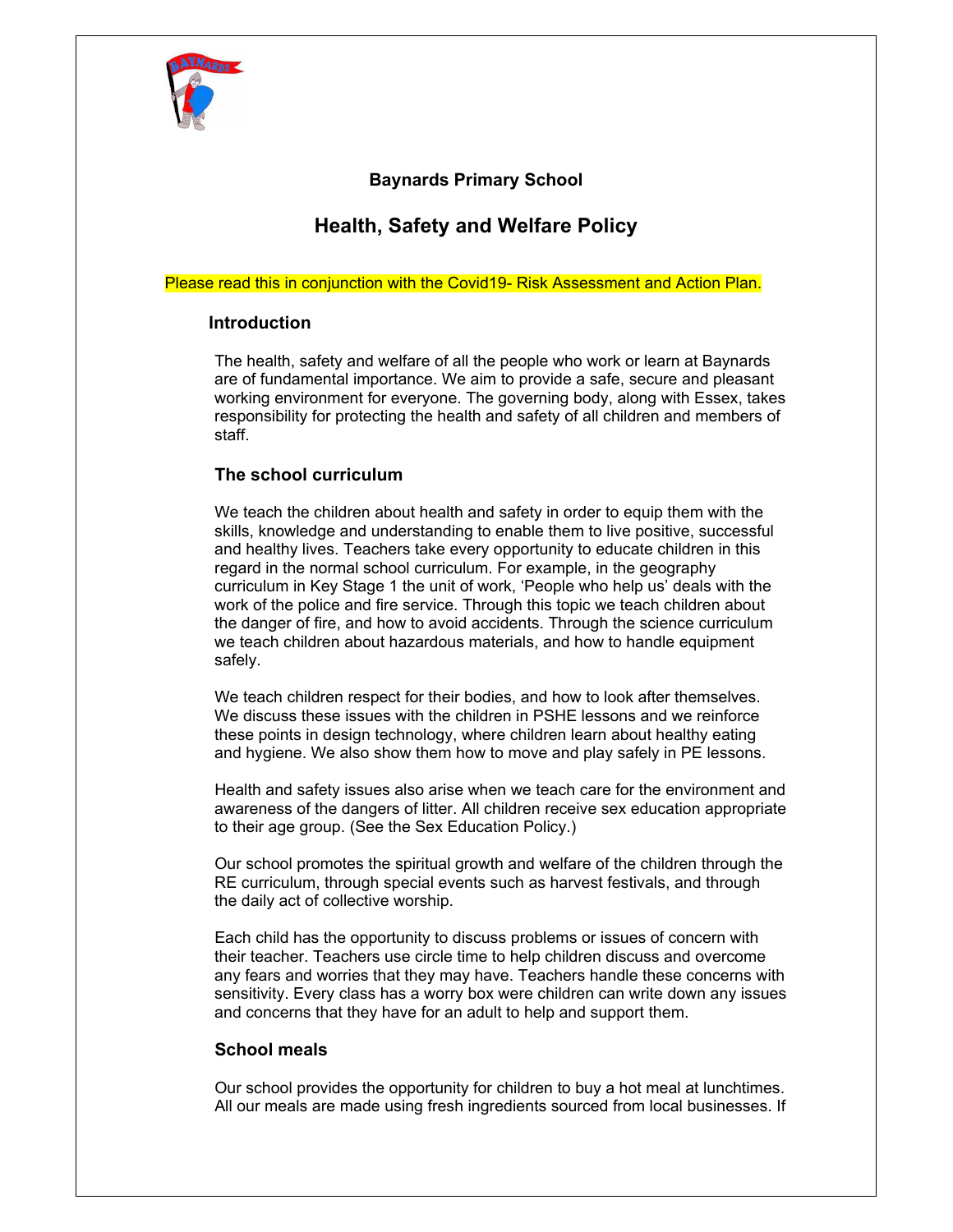

parents are in receipt of income support, they may claim free school meals for their children. We do all we can to ensure that the meals provided have a suitable nutritional value, in line with the requirements of the School Standards and Framework Act of 1998. Due to Universal Funding all EYFS and KS1 pupils are entitled to a free meal daily.

 If children choose to bring their own packed lunch, we provide them with a suitable place to eat their lunch, and we supervise them during this time.

 Our school promotes a healthy lifestyle. As sweets can damage children's teeth, we do not allow sweets to be eaten in school.

#### **School uniform**

 It is our school policy that all children wear the school uniform when attending school, or when participating in a school-organized event outside normal school hours. We agree the requirements for school uniform with parents and we review these regularly.

 We always have a sensitive approach where the issue of regulations regarding uniform conflict with any child's religious or cultural beliefs. We have drawn up the regulations regarding school uniform with due regard to issues of equal opportunity and sex discrimination.

 It is the responsibility of the Headteacher to ensure that the school uniform policy is enforced. It is not our school policy to exclude children from the school if they, for whatever reason, do not have the proper school uniform.

 We ask parents to equip their children with the necessary uniform and school equipment, so that they are able to participate fully in all school activities. If a child repeatedly attends school without the correct uniform, we will inform parents and request that they make sure their child leaves home with the proper uniform. If a parent is in financial difficulties, and this results in a child not having the correct uniform or not having adequate equipment, our school will do all it can to support the parent. We ask parents not to send their child to school with 'extreme' hairstyles or the sort of appearance that is likely to cause them to draw attention to themselves. We ask parents to discuss any issues relating to their child's appearance if this is influenced by religious belief.

 On grounds of health and safety we do not allow children to wear jewellery in our school. The exception to this rule is ear-ring studs in pierced ears. We ask children to remove these during PE and games in accordance with the guidelines from Essex.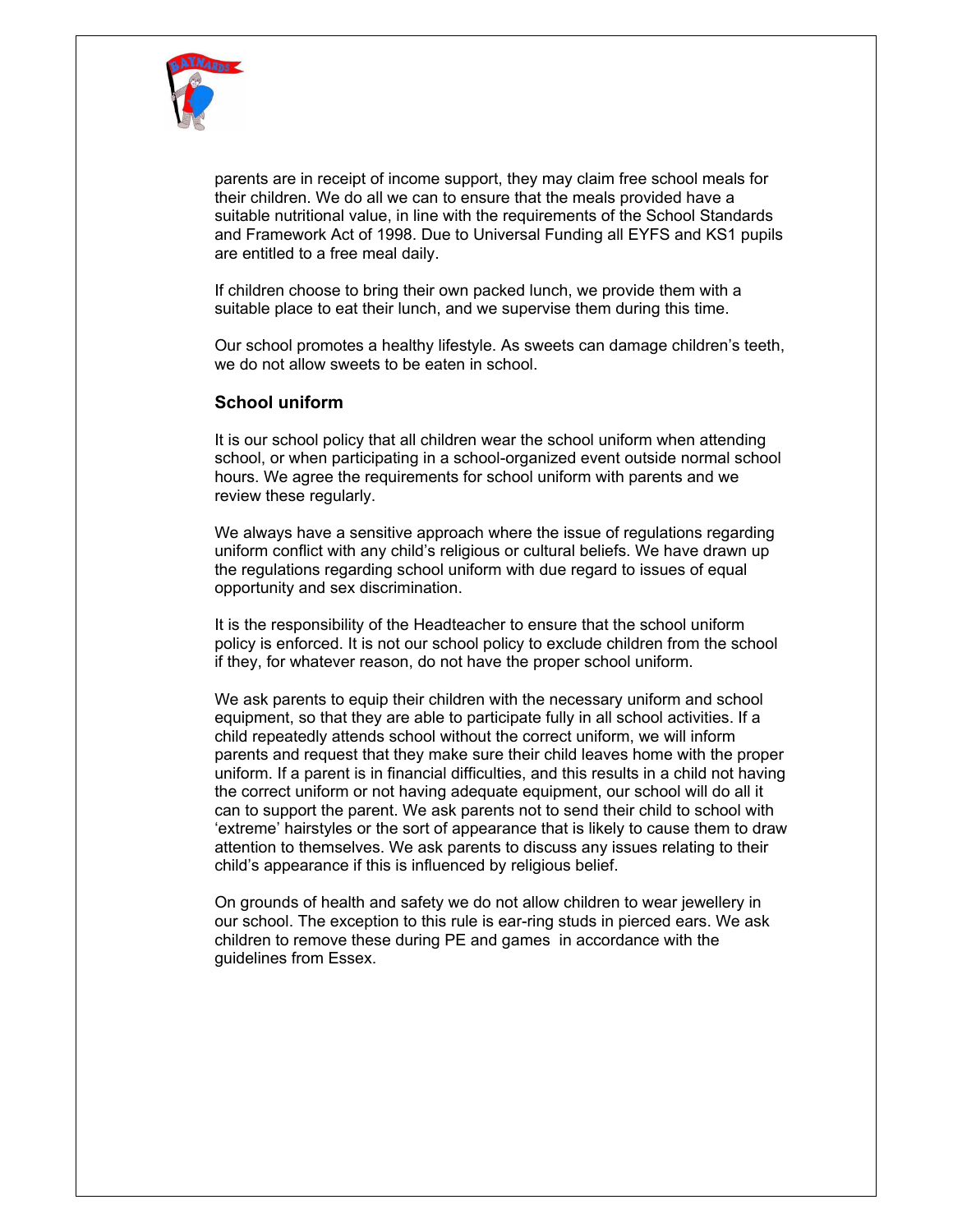

## **Child protection**

 The named person responsible for child protection in the school is Mrs. Maidment. The Deputy CP Officers are Mrs Phillips and Mrs Hockney.

 If any teacher suspects that a child in their class may be the victim of abuse, they should immediately inform the named person about their concerns.

 The school's named child protection officer works closely with social services and Essex Safeguarding Board when investigating such incidents. We handle all such cases with sensitivity and we place paramount importance on the interests of the child.

 We adhere to all the safeguarding requirements and Mrs. Maidment, Mrs Phillips and Mrs Hockney have received training for safer recruitment. All adults employed in school have their application vetted through police records in order to ensure that there is no evidence of offences involving children or abuse.

## **School security**

 While it is difficult to make the school site totally secure, we will do all we can to ensure the school is a safe environment for all who work or learn here.

 We require all adult visitors to the school who arrive in normal school hours to sign the visitors' book in the reception area, and for all visitors to wear an identification badge at all times whilst on the school premises.

 If any adult working in the school has suspicions that a person may be trespassing on the school site, they must inform the Headteacher immediately. The Headteacher will warn any intruder that they must leave the school site straight away. If the Headteacher has any concerns that an intruder may cause harm to anyone on the school site, she will contact the police.

 The school playground now has security fencing around its perimeter ensuring that the playground is a safe and secure environment for the pupils and staff.

## **Safety of children**

 It is the responsibility of each member of staff to ensure that all curriculum activities are safe. If a teacher does have any concerns about pupil safety, they should draw them to the attention of the Headteacher before the activity takes place.

We do not take any child off the school site without the prior permission of the parent, but this can be done through a phone call, text message or email, individual letters or through the schools newsletter.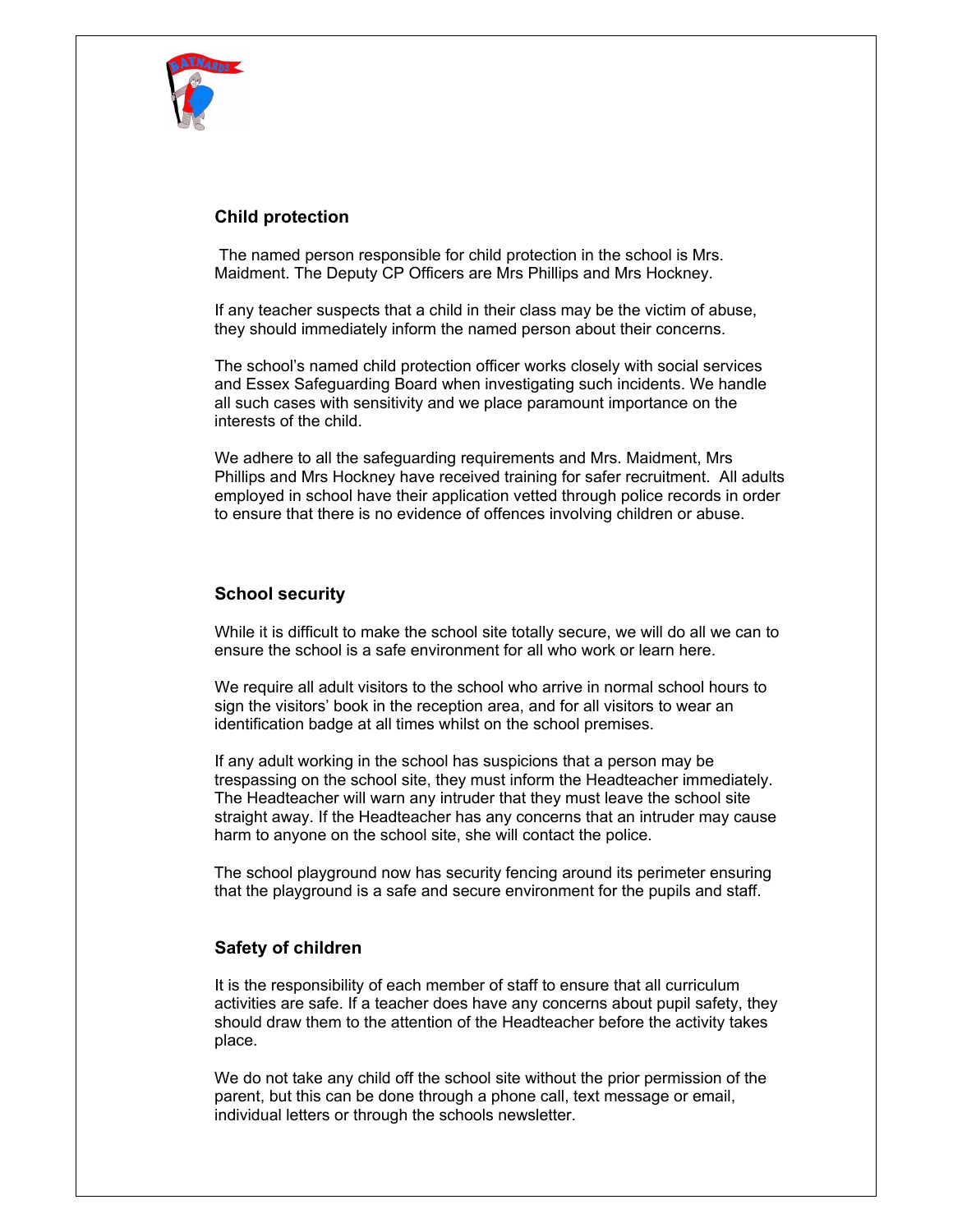

 If an accident does happen, resulting in an injury to a child, the teacher will do all s/he can to aid the child concerned. We keep a first aid box in the main school office. All support staff and LSA's have received first aid training.

 Should any incident involving injury to a child take place, one of the abovementioned members of staff will be called to assist. If necessary, the school secretary will telephone for emergency assistance.

 We record all incidents involving injury in the school logbook, and we inform parents in all cases. Should a child be quite seriously hurt, we contact the parents through the emergency telephone number that we keep on the school files.

#### **Seat belts**

 We only use coaches and mini-buses where seat belts are provided. We instruct the children to use seat belts at all times when the bus is moving.

#### **Theft or other criminal acts**

 The teacher or Headteacher will investigate any incidents of theft involving children.

 If there are serious incidents of theft from the school site, the Headteacher will inform the police and record the incident in the incident book.

 Should any incident involve physical violence against a teacher, we will report this to the Health and Safety Executive and support the teacher in question if he or she wishes the matter to be reported to the police.

#### **Monitoring and review**

 The governing body has a named governor with responsibility for health and safety matters. It is this governor's responsibility to keep the governing body informed of new regulations regarding health and safety, and to ensure that the school regularly reviews its processes and procedures with regard to health and safety matters. The governor in question also liaises with the LEA and other external agencies, to ensure that the school procedures are in line with those of the LEA.

 The governing body, in consultation with professional advisors, carries out regular risk assessments to ensure that the school is a safe environment.

 The Headteacher implements the school health, safety and welfare policy on a day-to-day basis, and ensures that all staff are aware of the details of the policy as it applies to them.